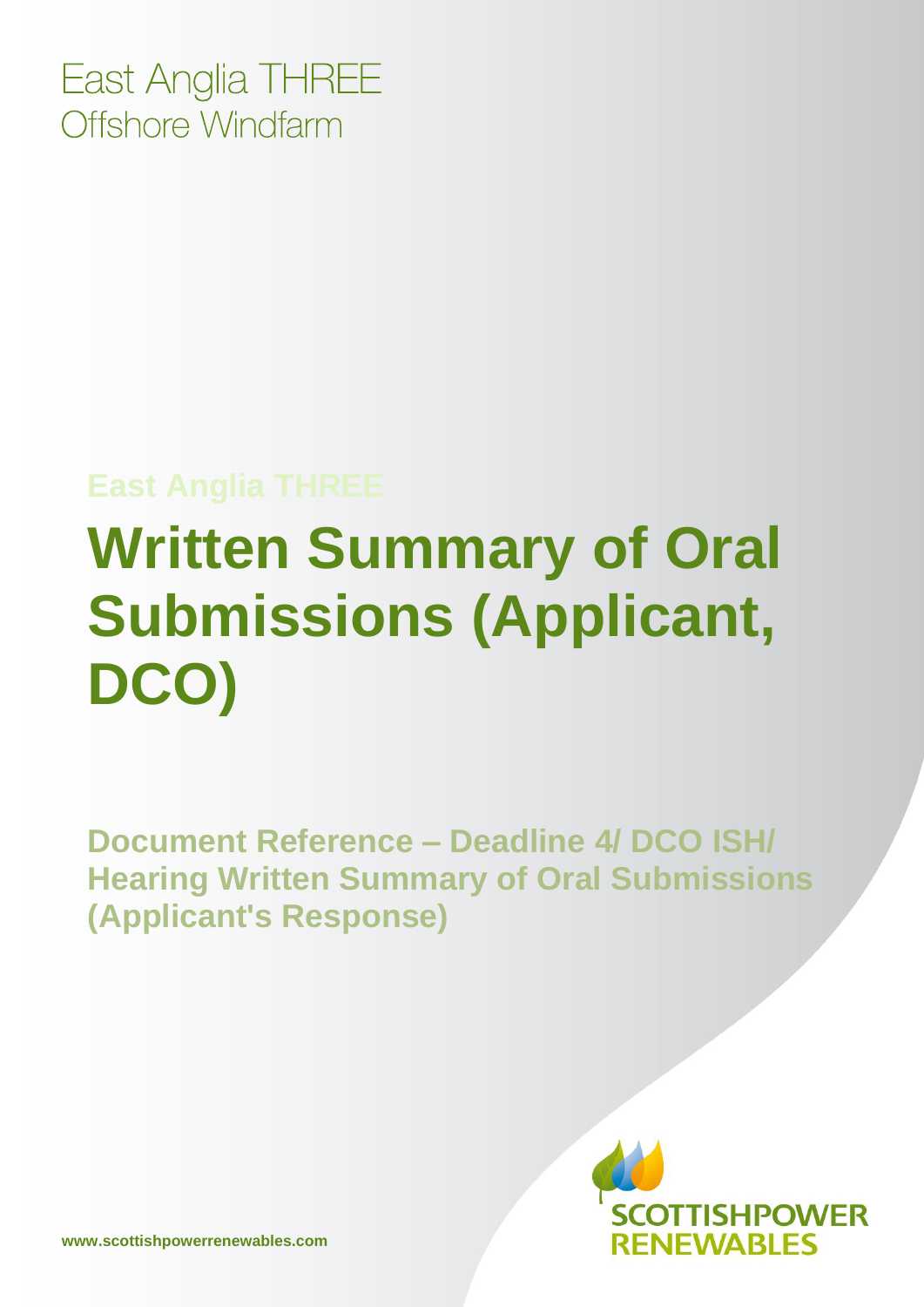| <b>Question to:</b>                                                         |                                                                  | <b>Question:</b>                                                                                                                                                                                                                                                                                                                                              |  |
|-----------------------------------------------------------------------------|------------------------------------------------------------------|---------------------------------------------------------------------------------------------------------------------------------------------------------------------------------------------------------------------------------------------------------------------------------------------------------------------------------------------------------------|--|
| Applicant's Written Responses: DCO Issue Specific Hearing, 8 September 2016 |                                                                  |                                                                                                                                                                                                                                                                                                                                                               |  |
| <b>RAA</b>                                                                  | <b>Revisions and Drafting Changes Arising from the Applicant</b> |                                                                                                                                                                                                                                                                                                                                                               |  |
| RAA1                                                                        | ExA                                                              | Applicant's review of the substantive changes made in the latest version of the dDCO, and the ExA's<br>questions arising (including agenda item 7 on compulsory acquisition and temporary possession<br>provisions, and agenda item 8 on Requirement 36 in respect of the relationship between the<br>application proposal and the consented EA ONE project). |  |
|                                                                             |                                                                  | Discussion of proposed changes.                                                                                                                                                                                                                                                                                                                               |  |
| RAA1                                                                        | Applicant's<br>response                                          | <b>General points</b><br>The Applicant has reviewed and updated the draft Order in light of the recent appointment of the new<br>Secretary of State for Business, Energy and Industrial Strategy.<br>The Applicant proposes to submit a 'Plan of Plans' to show the relationships between the documents                                                       |  |
|                                                                             |                                                                  | specified in the draft Order, and how these are secured by the draft Order at Deadline 5.<br>Interpretation<br>Article 2 has been amended so that "connection works" refer to Work No. 5B instead of Work No. 4B.<br>The word "inclusive" has also been added for clarity.                                                                                    |  |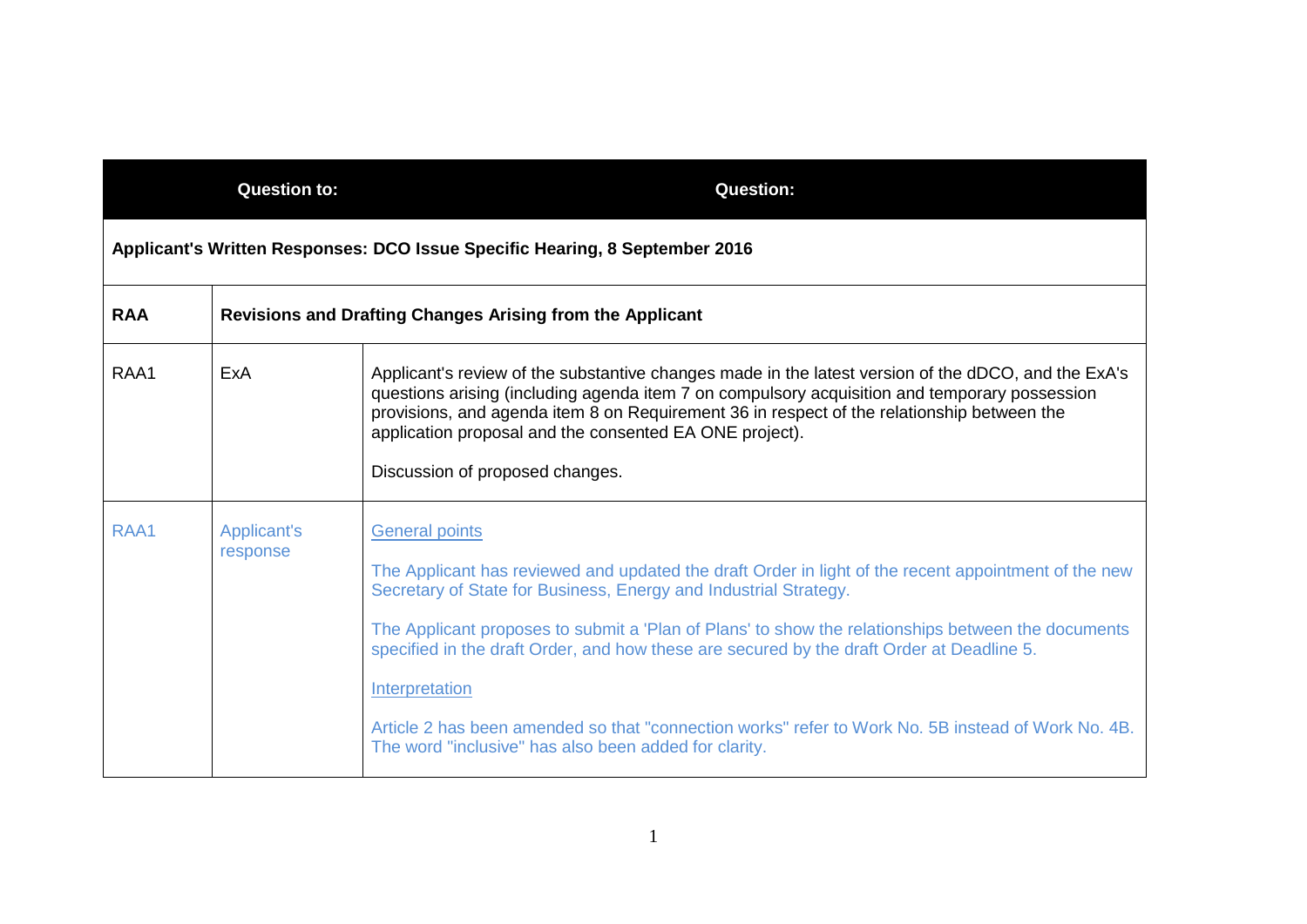| <b>Question to:</b> | <b>Question:</b>                                                                                                                                                                                                                                                                                                                                                                                                                                                                                                                                                                                                                                  |
|---------------------|---------------------------------------------------------------------------------------------------------------------------------------------------------------------------------------------------------------------------------------------------------------------------------------------------------------------------------------------------------------------------------------------------------------------------------------------------------------------------------------------------------------------------------------------------------------------------------------------------------------------------------------------------|
|                     | The Applicant has given further consideration to the definition of "commence", and has amended this<br>to refer to section 155 of the Planning Act 2008, in line with the definition contained in the East Anglia<br><b>ONE Order.</b>                                                                                                                                                                                                                                                                                                                                                                                                            |
|                     | <b>Private Rights</b>                                                                                                                                                                                                                                                                                                                                                                                                                                                                                                                                                                                                                             |
|                     | The Applicant has considered Article 18 in the context of the wording adopted by the Secretary of<br>State in the Hornsea 2 Order. The Applicant has updated Article 18 to follow the wording adopted in<br>the Hornsea 2 Order, save in respect of references which are specific to the Hornsea 2 project.                                                                                                                                                                                                                                                                                                                                       |
|                     | <b>Compulsory acquisition</b>                                                                                                                                                                                                                                                                                                                                                                                                                                                                                                                                                                                                                     |
|                     | The purpose of Article 23(8)(a) is to make clear that as well as exercising temporary powers over the<br>land listed in Schedule 7 the Applicant may exercise powers to compulsory acquire rights over those<br>plots at any time in the process, but only to the extent that the plots listed in Schedule 7 are also<br>listed in Schedule 5. Article 23(8)(a) has been amended to clarify the Applicant's intention in this<br>regard.                                                                                                                                                                                                          |
|                     | The Book of Reference lists "not used" plots. The purpose of this is to ensure transparency to<br>stakeholders by ensuring that the East Anglia ONE and East Anglia THREE plot references remain<br>consistent across both projects. Where plots are additional to those referred to in the Book of<br>Reference for East Anglia ONE, the plot number is followed by a letter. The "not used" plots do not<br>need to be referred to within the schedules to the draft Order, as no rights or powers are sought over<br>those plots for the East Anglia THREE project. Amendments have been made to Schedule 5 of the<br>draft Order accordingly. |
|                     | <b>Crown rights</b>                                                                                                                                                                                                                                                                                                                                                                                                                                                                                                                                                                                                                               |
|                     | The Applicant is currently in discussions with The Crown Estate as to whether Article 37 should be                                                                                                                                                                                                                                                                                                                                                                                                                                                                                                                                                |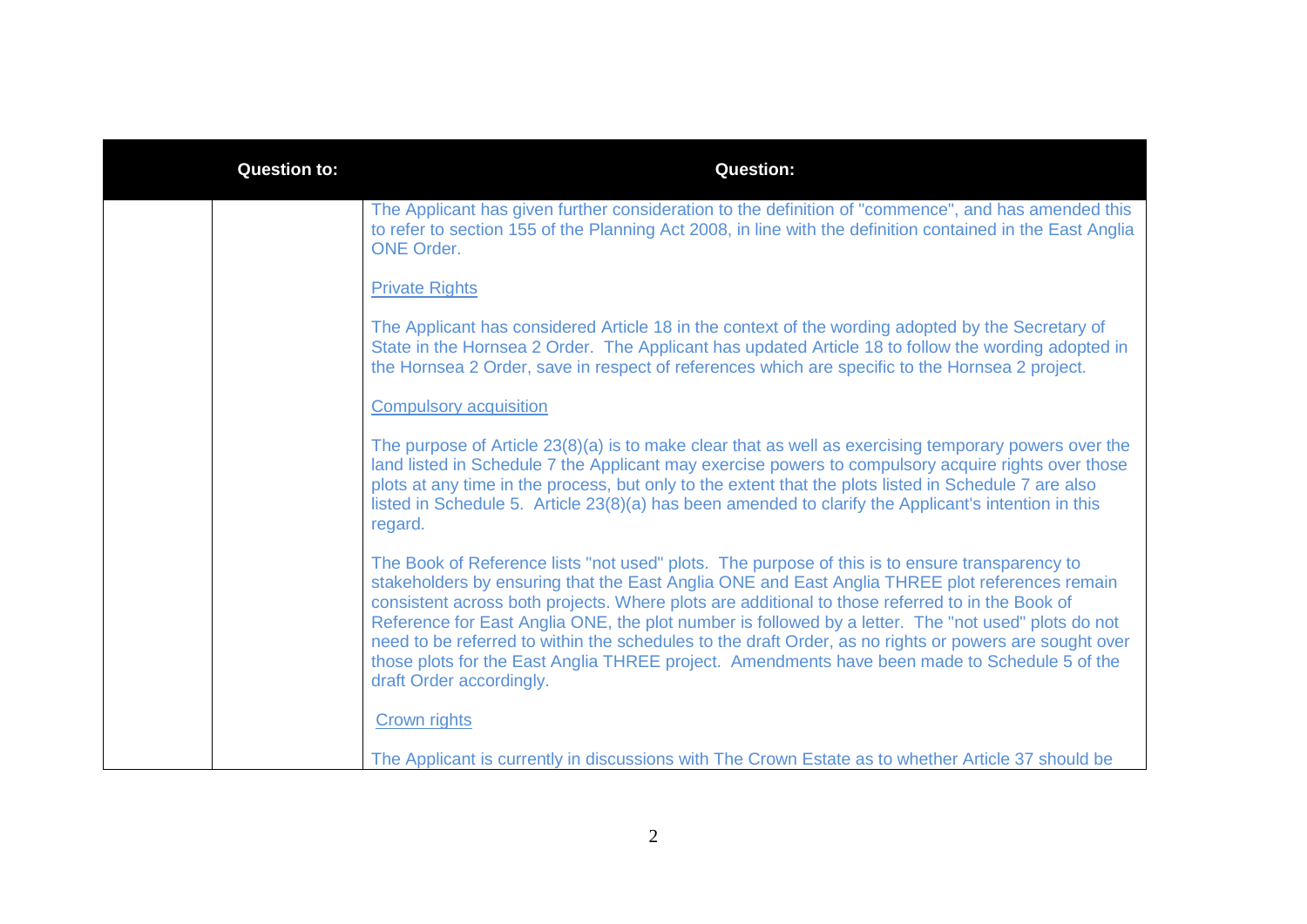| <b>Question to:</b> | <b>Question:</b>                                                                                                                                                                                                                                                                                                                                                                                                                                                                                                                                                                                                                                                                                                                                                                                                                                                                                                                                   |
|---------------------|----------------------------------------------------------------------------------------------------------------------------------------------------------------------------------------------------------------------------------------------------------------------------------------------------------------------------------------------------------------------------------------------------------------------------------------------------------------------------------------------------------------------------------------------------------------------------------------------------------------------------------------------------------------------------------------------------------------------------------------------------------------------------------------------------------------------------------------------------------------------------------------------------------------------------------------------------|
|                     | amended in line with the wording contained in the Hornsea 2 Order. The Applicant intends to update<br>the ExA further at the next DCO hearing.                                                                                                                                                                                                                                                                                                                                                                                                                                                                                                                                                                                                                                                                                                                                                                                                     |
|                     | <b>Requirements</b>                                                                                                                                                                                                                                                                                                                                                                                                                                                                                                                                                                                                                                                                                                                                                                                                                                                                                                                                |
|                     | At Requirement 3(8) the Applicant has included parameters for each offshore phase if the project is<br>constructed in two offshore phases. The ExA asked whether it was necessary to include parameters<br>if the project was constructed in a single offshore phase. The Applicant does not consider it<br>necessary to do so because this is already apparent from the description of Work Nos. 1 and 2.                                                                                                                                                                                                                                                                                                                                                                                                                                                                                                                                         |
|                     | The reference to the number and location of kiosks has been deleted in Requirement 12. This is<br>because the number and location of kiosks is dependent on the number and location of jointing bays.<br>This amendment was made to the East Anglia ONE Order as part of the non material change order.<br>At the first draft DCO issue specific hearing the Local Authorities confirmed that they were content<br>with this and did not consider that it gives rise to any concern. In arriving at this conclusion, the Local<br>Authorities noted that they would still be required to approve the scale and appearance of the kiosks,<br>and that the Applicant had made a commitment to locate kiosks, where possible, close to field<br>boundaries and hedgerows to assist in visual screening. This is secured in the OLEMS. The<br>Applicant has also reviewed the use of the term "may" and has amended this as considered<br>appropriate. |
|                     | The Applicant has reviewed and amended Requirement 13 to include reference to future inspection<br>and maintenance of the landfall works.                                                                                                                                                                                                                                                                                                                                                                                                                                                                                                                                                                                                                                                                                                                                                                                                          |
|                     | The Applicant has reviewed Requirement 14 and amended it to ensure that the landscape<br>management scheme must also deal with soil retention, handling and protection.                                                                                                                                                                                                                                                                                                                                                                                                                                                                                                                                                                                                                                                                                                                                                                            |
|                     | Although Requirement 22 does not expressly refer to the CEMP, this is referred to within the OCoCP<br>which is itself referred to in Requirement 22. The reference to the OCoCP in Requirement 22                                                                                                                                                                                                                                                                                                                                                                                                                                                                                                                                                                                                                                                                                                                                                  |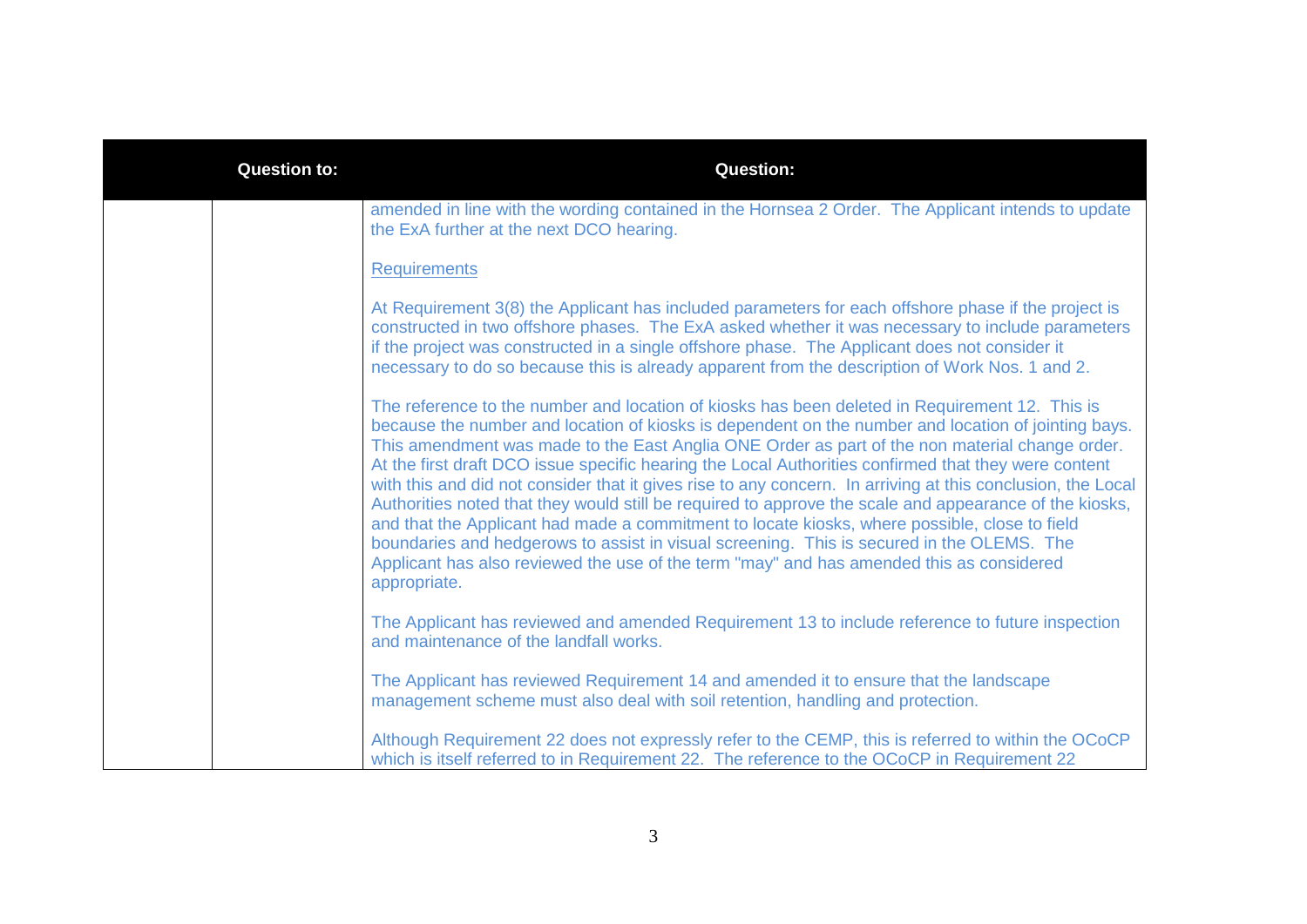| <b>Question to:</b> | <b>Question:</b>                                                                                                                                                                                                                                                                                                                                                                                                                                                                                                                                                                                                                                                                                                                                                                                                                                                                                                                                                                                                                                                                                                                                              |
|---------------------|---------------------------------------------------------------------------------------------------------------------------------------------------------------------------------------------------------------------------------------------------------------------------------------------------------------------------------------------------------------------------------------------------------------------------------------------------------------------------------------------------------------------------------------------------------------------------------------------------------------------------------------------------------------------------------------------------------------------------------------------------------------------------------------------------------------------------------------------------------------------------------------------------------------------------------------------------------------------------------------------------------------------------------------------------------------------------------------------------------------------------------------------------------------|
|                     | therefore secures works to be undertaken in accordance with the CEMP.                                                                                                                                                                                                                                                                                                                                                                                                                                                                                                                                                                                                                                                                                                                                                                                                                                                                                                                                                                                                                                                                                         |
|                     | The Applicant has considered whether it is appropriate to amend Requirement 23 to refer to the<br>guidance contained in 'Bats and Lighting in the UK (Bat Conservation Trust (BCT) and Institute of<br>Lighting Engineers (ILE) 2009'. Incorporating lighting sensitive to bats, in accordance with this<br>guidance, is secured through the OLEMS. However, as part of preparation of the 'Plan of Plans'<br>further consideration will be given to whether this should be referred to specifically within<br>Requirement 23.                                                                                                                                                                                                                                                                                                                                                                                                                                                                                                                                                                                                                                |
|                     | The drafting of Requirement 25 follows the approach adopted on East Anglia ONE. The Local<br>Authorities confirmed that they were content with the drafting and did not anticipate that it would give<br>rise to any issues in practice. The Applicant and the Local Authorities expressed a preference to<br>retain the current drafting given it followed the wording of the corresponding requirement contained in<br>the East Anglia ONE Order.                                                                                                                                                                                                                                                                                                                                                                                                                                                                                                                                                                                                                                                                                                           |
|                     | Requirement 36 has been amended so that if any East Anglia ONE temporary works are proposed to<br>be retained, the scheme submitted to the Local Planning Authority must include details of the date of<br>the transfer of those temporary works under Article 5 of the East Anglia ONE Order. The Applicant<br>does not consider it necessary to define 'temporary works' within Requirement 36 of the draft Order.<br>The extent of any temporary works will be defined by the scheme to retain certain temporary works in<br>situ, as submitted by East Anglia ONE under Requirement 28 of the East Anglia ONE Order, to the<br>extent that those works are then proposed to be re-used by East Anglia THREE and therefore<br>included in the scheme submitted under Requirement 36 of the draft Order. In addition, the<br>expression is widely understood and is used in, for example, Article 23(1)(c) and 23(4) (temporary<br>use of land for carrying out the authorised project) and Article 24(1)(b) and 24(5) (temporary use of<br>land for maintaining authorised project). It is also referred to in Part 2 paragraph 1(c) (Ancillary<br>works). |
|                     |                                                                                                                                                                                                                                                                                                                                                                                                                                                                                                                                                                                                                                                                                                                                                                                                                                                                                                                                                                                                                                                                                                                                                               |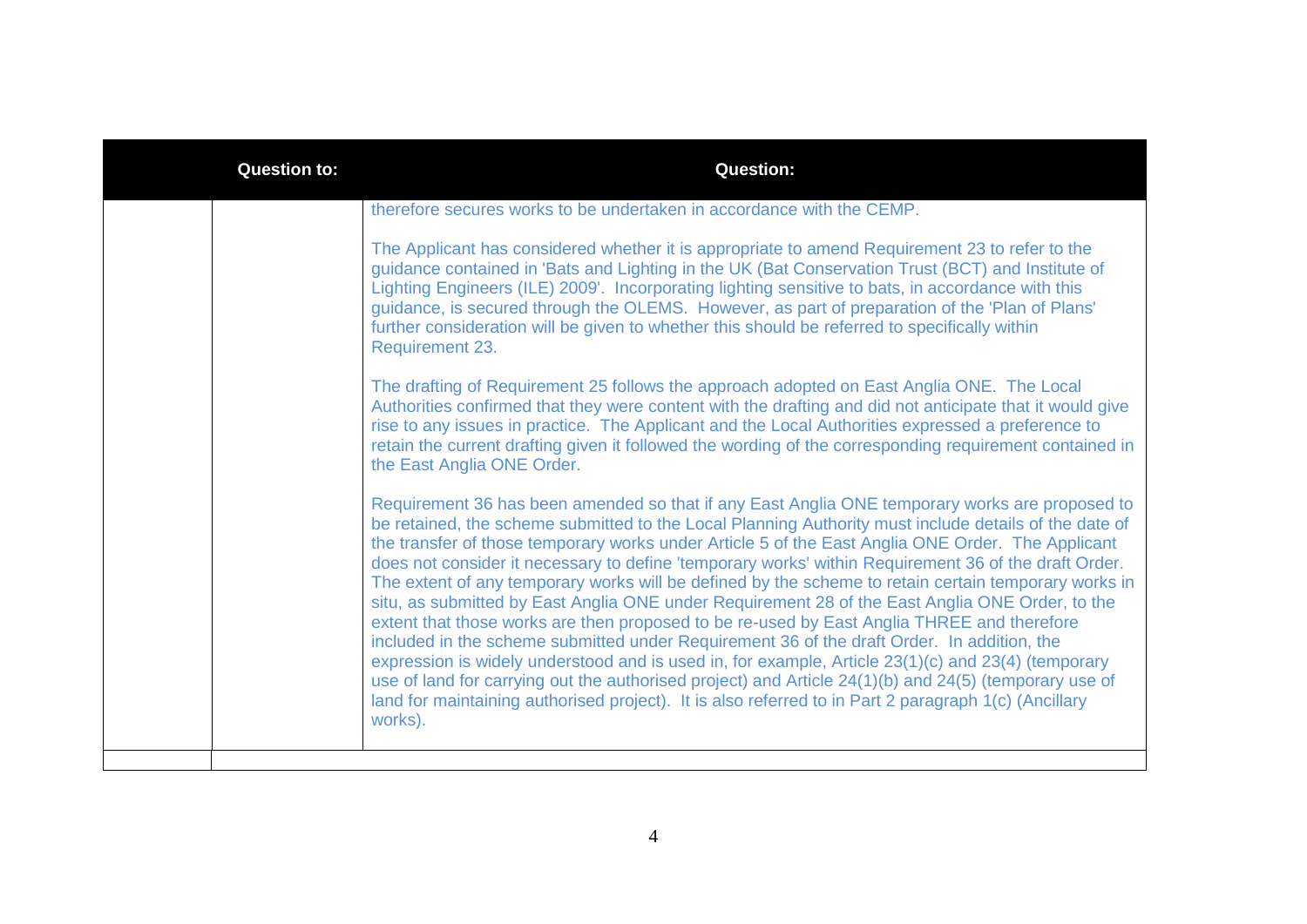|                  | <b>Question to:</b>                                                        | <b>Question:</b>                                                                                                                                                                                                                                                                                                                                                                                                                                                                                                                                                                                                                                                                                                                                                                                                                                                                                                                                                                                                                                                                                                                                                                                                                                                                                                 |  |  |
|------------------|----------------------------------------------------------------------------|------------------------------------------------------------------------------------------------------------------------------------------------------------------------------------------------------------------------------------------------------------------------------------------------------------------------------------------------------------------------------------------------------------------------------------------------------------------------------------------------------------------------------------------------------------------------------------------------------------------------------------------------------------------------------------------------------------------------------------------------------------------------------------------------------------------------------------------------------------------------------------------------------------------------------------------------------------------------------------------------------------------------------------------------------------------------------------------------------------------------------------------------------------------------------------------------------------------------------------------------------------------------------------------------------------------|--|--|
| <b>ROP</b>       | Revisions and Drafting Changes Arising from the Other Hearing Participants |                                                                                                                                                                                                                                                                                                                                                                                                                                                                                                                                                                                                                                                                                                                                                                                                                                                                                                                                                                                                                                                                                                                                                                                                                                                                                                                  |  |  |
| ROP <sub>1</sub> | ExA                                                                        | Revisions and drafting changes to the latest version of the dDCO, arising from other hearing<br>participants.                                                                                                                                                                                                                                                                                                                                                                                                                                                                                                                                                                                                                                                                                                                                                                                                                                                                                                                                                                                                                                                                                                                                                                                                    |  |  |
| ROP <sub>1</sub> | Applicant's<br>response                                                    | Some additional changes to the draft DMLs have been agreed with interested parties and these will<br>be incorporated in the version of the draft Order submitted at Deadline 4. Broadly speaking, the<br>additional changes cover the following points:<br>Additional wording to clarify maximum amounts of scour protection (requested by the MMO);<br>Additional wording to deal with pre-construction surveys and potential impact on offshore<br>$\bullet$<br>heritage (requested by Historic England);<br>Proposals for monitoring cables and cable protection during operation (requested by the<br>MMO);<br>A parameter for maximum hammer energy (requested by Natural England);<br>Restrictions on licensed activities at Site 30 (requested by MMO).<br>In addition, references to the disposal site will need to be added to the DMLs. Disposal will be<br>licensed by the DMLs (see Part 1, Paragraph 2(d)) and Condition 11(5) of the DMLs sets restrictions<br>on licensed disposal. The location of the proposed disposal site is set out in the Site<br>Characterisation Report, which was submitted as part of the East Anglia THREE application<br>documents. It is anticipated that the additional disposal references for inclusion in the DML will be<br>available by the next DCO hearing. |  |  |
| <b>PPS</b>       | <b>Protective Provisions</b>                                               |                                                                                                                                                                                                                                                                                                                                                                                                                                                                                                                                                                                                                                                                                                                                                                                                                                                                                                                                                                                                                                                                                                                                                                                                                                                                                                                  |  |  |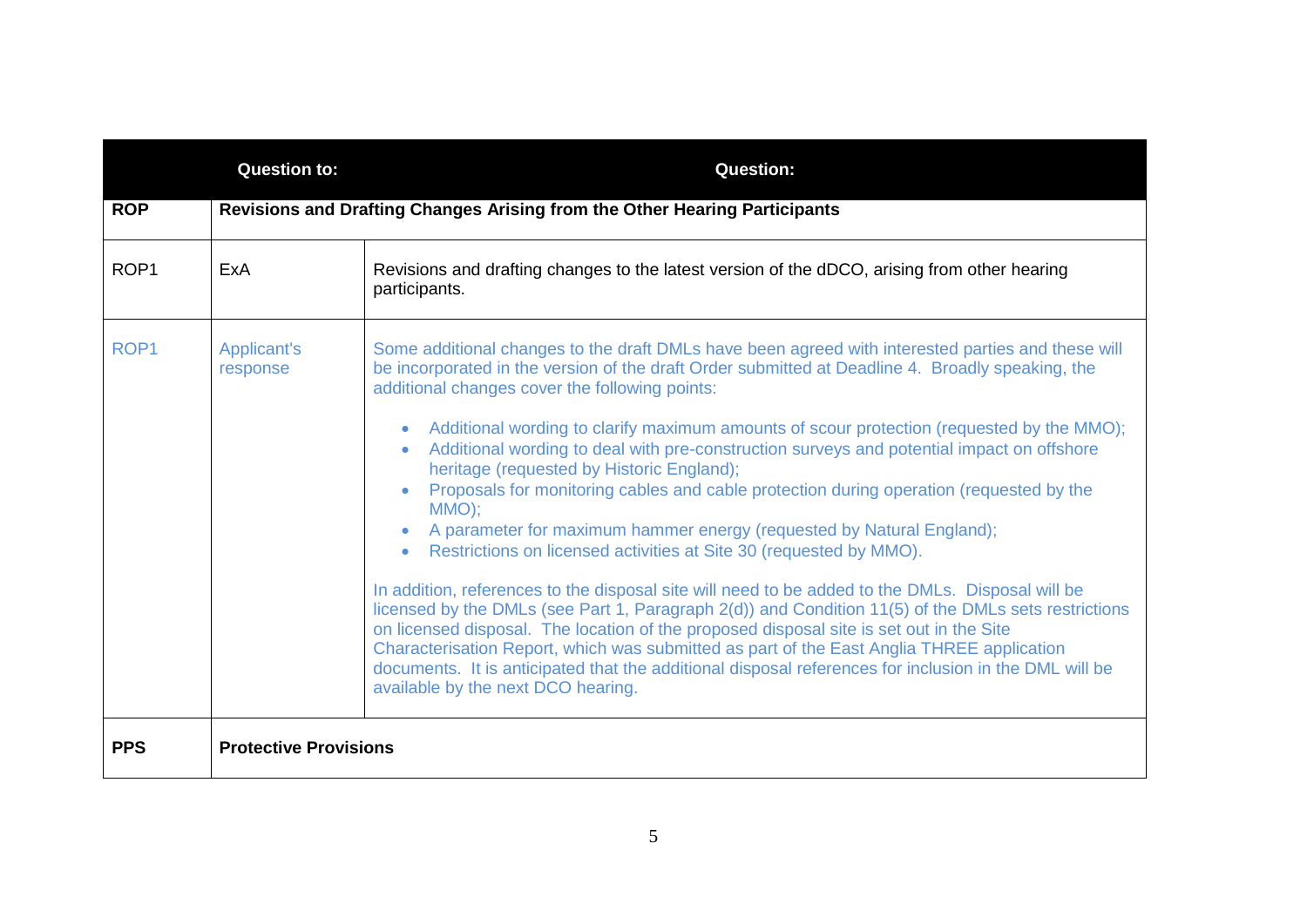|                  | <b>Question to:</b>            | <b>Question:</b>                                                                                                                                                                                                                                                                                                                                                                                                                                                                                                                                                                                                                                                                                                                                                                                                                                                                                                                                                                                                                                                                                                                                                                                                                                                                                                                                                                                                                                                                                                                                                                                                                                                                                             |
|------------------|--------------------------------|--------------------------------------------------------------------------------------------------------------------------------------------------------------------------------------------------------------------------------------------------------------------------------------------------------------------------------------------------------------------------------------------------------------------------------------------------------------------------------------------------------------------------------------------------------------------------------------------------------------------------------------------------------------------------------------------------------------------------------------------------------------------------------------------------------------------------------------------------------------------------------------------------------------------------------------------------------------------------------------------------------------------------------------------------------------------------------------------------------------------------------------------------------------------------------------------------------------------------------------------------------------------------------------------------------------------------------------------------------------------------------------------------------------------------------------------------------------------------------------------------------------------------------------------------------------------------------------------------------------------------------------------------------------------------------------------------------------|
| PPS <sub>1</sub> | ExA                            | Applicant's review of all requests for protective provisions and progress made in settling these.                                                                                                                                                                                                                                                                                                                                                                                                                                                                                                                                                                                                                                                                                                                                                                                                                                                                                                                                                                                                                                                                                                                                                                                                                                                                                                                                                                                                                                                                                                                                                                                                            |
| PPS <sub>1</sub> | <b>Applicant's</b><br>response | Eni's request for protective provisions<br>The Applicant has been in correspondence with Eni and the preceding licence block holders JETEX<br>since February 2013 with regard to their respective plans. The Applicant made contact with Eni in<br>April this year with a view to updating on their respective plans and projects, and following a<br>telephone conference call in May the Applicant submitted to Eni a draft Statement of Common<br>Ground to document the consultation which had taken place with Eni and a commitment to future<br>liaison as respective proposals were firmed up.<br>Eni responded in June 2016 indicating "we are at a stage of the engagement process at which it is<br>premature to sign a document in the nature of the draft. Our preference would be, as appropriate, to<br>enter into a detailed cooperation/coordination agreement at a later stage in order to address specific<br>interface matters (such as practical coordination of our respective activities)". An update meeting<br>was then suggested for mid-July but this meeting has not taken place.<br>Eni then submitted their written representation dated 27 July which went further than leaving matters<br>open until a coordination agreement had been entered into. In particular they proposed that<br>protective provisions should be included in the DCO.<br>The Applicant's position with regard to Eni's written representation is as follows:<br>The Applicant welcomes Eni's view that Eni's proposed oil and gas activities can safely<br>coexist with the East Anglia THREE project.<br>The Applicant agrees with Eni that it is unlikely to be possible to conclude a coordination |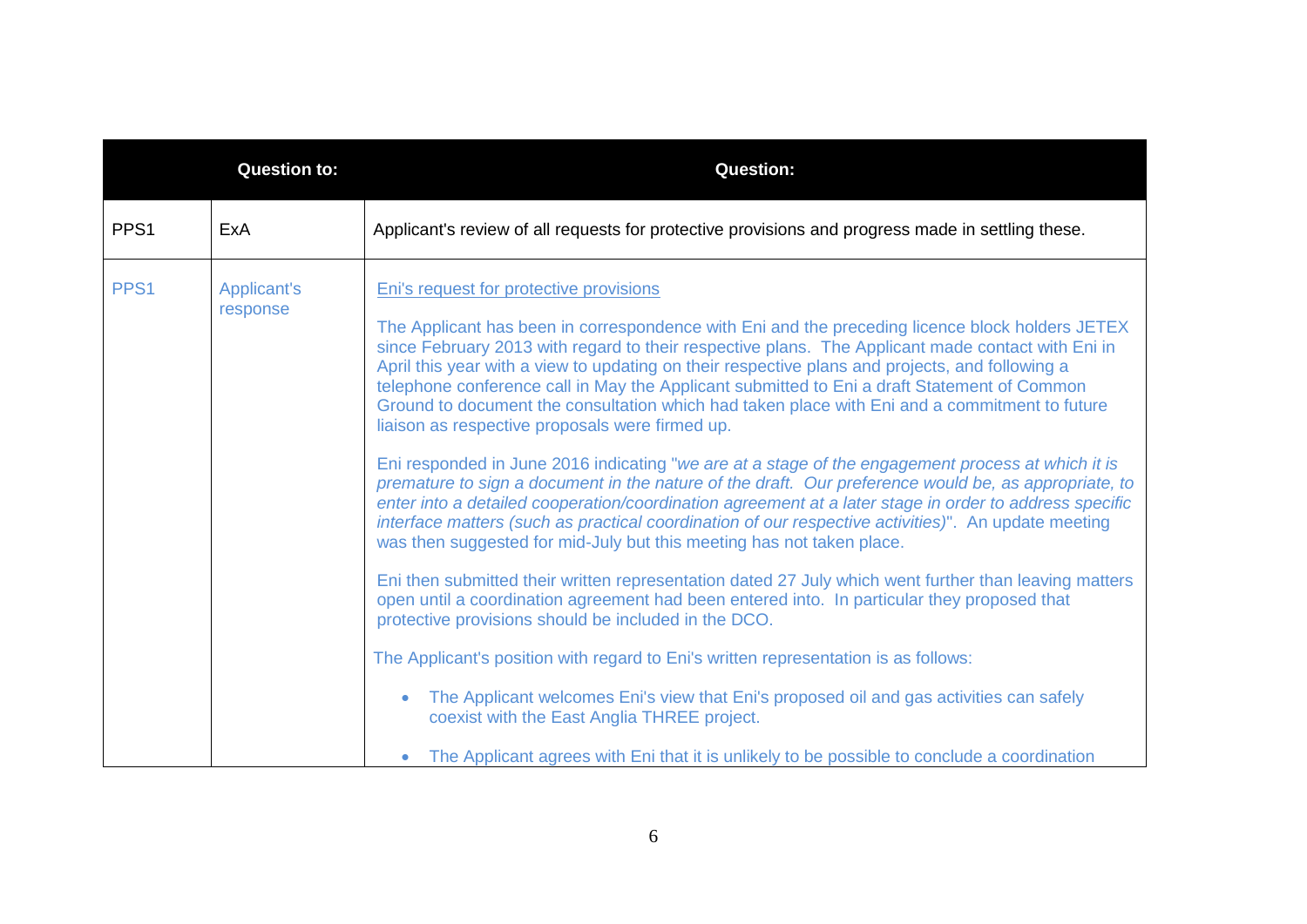| <b>Question to:</b> | <b>Question:</b>                                                                                                                                                                                                                                                                                                                                                                                                                                                                                                                                                                                                                                                                                                                                                                         |
|---------------------|------------------------------------------------------------------------------------------------------------------------------------------------------------------------------------------------------------------------------------------------------------------------------------------------------------------------------------------------------------------------------------------------------------------------------------------------------------------------------------------------------------------------------------------------------------------------------------------------------------------------------------------------------------------------------------------------------------------------------------------------------------------------------------------|
|                     | agreement in the short term. This is because the agreement will first need to address<br>"specific interface matters" and will first need to take account of how the "parties' activities<br>continue to evolve", on such matters as positioning of wells and oil and gas installations,<br>seismic surveys and support operations for oil and gas activities and any programming of<br>exploration and development. However it is not yet known how, if at all, the turbines, cabling<br>or safety zones might limit such matters as well positioning, drilling rig access, platform and<br>sub-sea structure positioning, pipeline and umbilical routing, ability to undertake large scale<br>seismic surveys for known prospects or general support act operations for installations. |
|                     | As yet Eni have not provided any detail of why any coexistence agreement may be required<br>$\bullet$<br>at all, how the licensed plots are to be progressed, whether such progress would run<br>concurrently with the project and how, if at all, any exploitation of its licensed interests might<br>coincide with the applicant's programme for construction and operation of the wind farm. Until<br>this detail is provided and "specific interface matters" can be clarified in greater detail, it is not<br>possible to draw up a suitable coordination agreement.                                                                                                                                                                                                                |
|                     | It would therefore be inappropriate to include any protective provisions in the DCO as Eni<br>have suggested. This is for a number of reasons: primarily though, it is not yet known what<br>assets or plans these provisions would be designed to protect.                                                                                                                                                                                                                                                                                                                                                                                                                                                                                                                              |
|                     | Any form of protective provisions would alter the balance of any discussions envisaged by<br>$\bullet$<br>NPS EN-3 paragraphs 2.6.180-181. The Applicant has engaged with Eni during the<br>development phase and it has been agreed that the conclusion of any coordination<br>agreement to address specific interface matters will come at a later stage. The Applicant is<br>committed to seeking solutions during the life of the development "that [as stated in NPS EN-<br>3] allow offshore wind farms and other uses of the sea to successfully coexist". The guidance<br>in NPS EN-3 does however recognise the possible need for stakeholder engagement to<br>continue post consent.                                                                                           |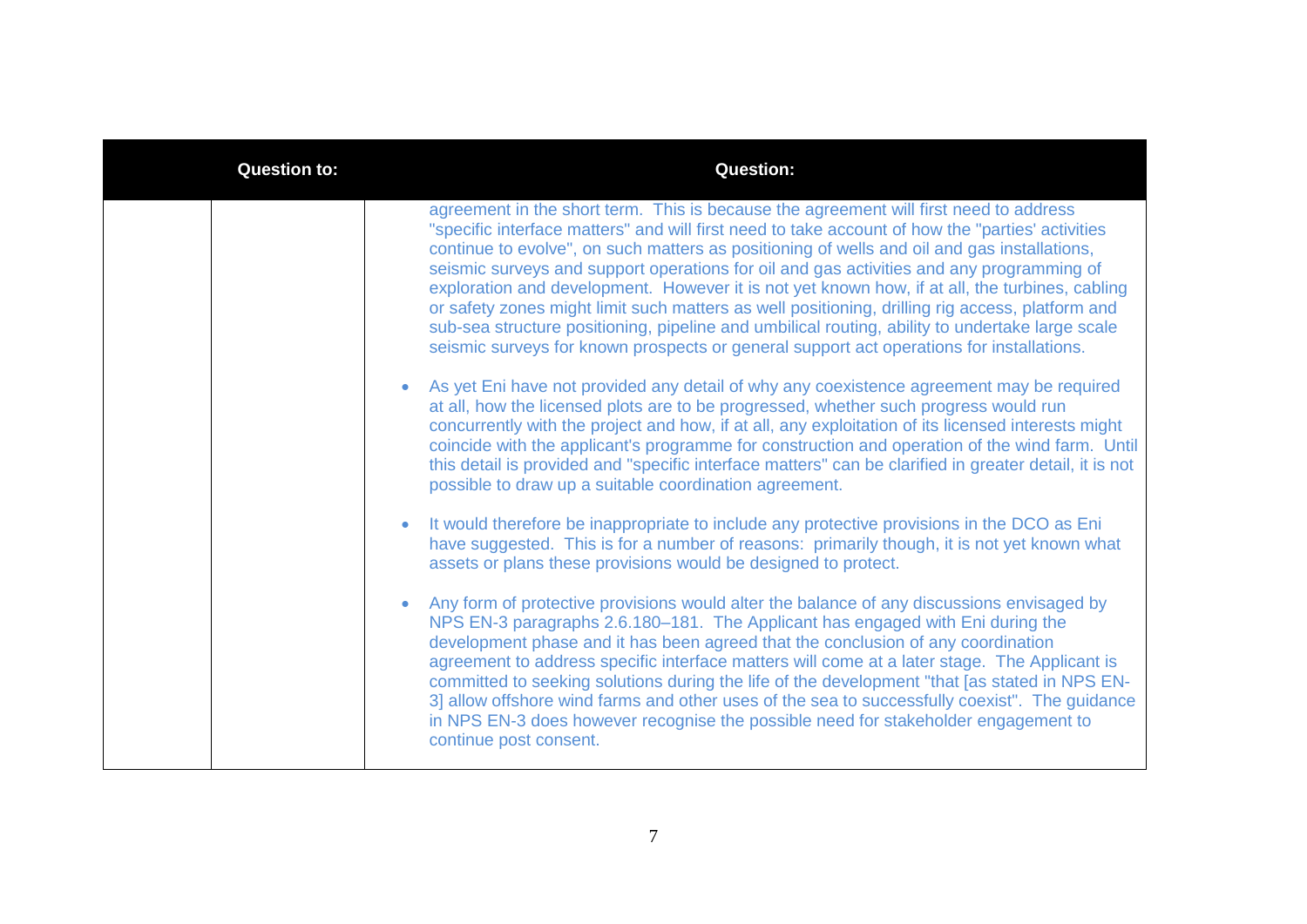| <b>Question to:</b> | <b>Question:</b>                                                                                                                                                                                                                                                                                                                                                                                                                                                                                                                                                                                                                                                                                                                                                |
|---------------------|-----------------------------------------------------------------------------------------------------------------------------------------------------------------------------------------------------------------------------------------------------------------------------------------------------------------------------------------------------------------------------------------------------------------------------------------------------------------------------------------------------------------------------------------------------------------------------------------------------------------------------------------------------------------------------------------------------------------------------------------------------------------|
|                     | Eni's proposal fails to recognise the purpose of protective provisions which is the protection of<br>$\bullet$<br>an undertaker's apparatus or clearly defined proposals. In the present case there is no<br>identifiable apparatus to protect and there are no clearly defined proposals which have been<br>communicated to the Applicant. Although Eni cite the Hornsea 2 Order, in fact only protective<br>provisions relating to oil and gas interests which relate to existing oil and gas infrastructure<br>were included in the Hornsea 2 Order. The draft protective provisions put forward in the case<br>of E.ON related to programmes that were significantly further developed with potential<br>development areas and likely development concepts. |
|                     | Eni's proposal does not recognise the balance of any discussions envisaged by the DECC<br>$\bullet$<br>guidance on the oil and gas clause in Crown Estate leases which suggest that for a<br>coexistence or coordination agreement to be entered into it first needs to be clear that there<br>may be a conflict; a number of clear parameters are then needed for the bilateral discussions<br>to take place; and any agreement will need where possible, to balance the needs of both<br>parties having regard to alternative locations, options for coexistence and assessment of<br>technical solutions, with a view to minimising any potential conflict.                                                                                                  |
|                     | The Applicant currently takes the view that negotiations on a coexistence or coordination agreement,<br>if required at all, should take place at a later stage and only at a stage where it is clear that there may<br>be a potential conflict and when parameters such as alternative locations, options for coexistence<br>and technical solutions can be more clearly defined. In this regard the Applicant notes, and<br>welcomes, the comment in the Eni written representation dated 27 July 2016 that:                                                                                                                                                                                                                                                   |
|                     | Eni believes that its proposed oil and gas activities under United Kingdom Petroleum<br>"(a)<br>Production Licences P.1964, P.1965 and P.2251 ("Licences") can safely and<br>successfully coexist with the Project.<br>To this end, Eni has commenced early discussions with the Applicant in relation to the<br>(b)<br>interface between its proposed activities and those of the Applicant. The ultimate aim<br>of these discussions will be to conclude a fully termed coordination agreement to                                                                                                                                                                                                                                                             |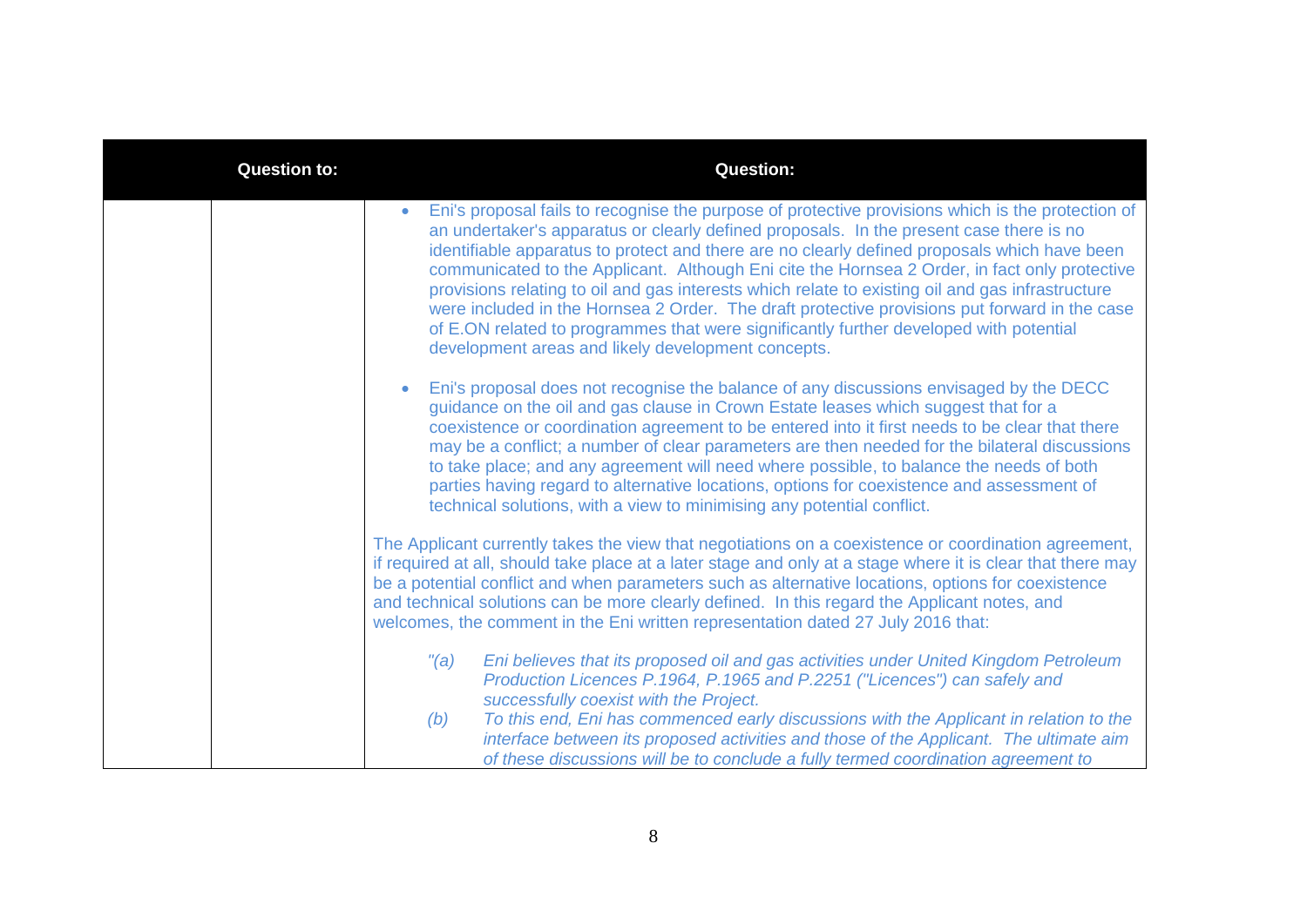| <b>Question to:</b> |                                | <b>Question:</b>                                                                                                                                                                                                                                                                                                                                       |
|---------------------|--------------------------------|--------------------------------------------------------------------------------------------------------------------------------------------------------------------------------------------------------------------------------------------------------------------------------------------------------------------------------------------------------|
|                     |                                | enable both parties' activities to interface safely and successfully."                                                                                                                                                                                                                                                                                 |
|                     |                                | The Applicant reiterates that it is willing to engage in any discussions as may be needed with a view<br>to concluding a coordination agreement but only at the appropriate stage, and without the need for<br>any specific protective provisions which would in any event not properly balance the respective<br>positions of the interested parties. |
| <b>IRM</b>          |                                | Implications for the Draft DCO Arising from Recently Made DCOs                                                                                                                                                                                                                                                                                         |
| IRM1                | ExA                            | What are the Applicant's views on the differences between the Hornsea Two DCO and the EA<br>THREE draft DCO?                                                                                                                                                                                                                                           |
| IRM1                | <b>Applicant's</b><br>response | Matters relating to Private Rights and Crown Rights are dealt with above. The Applicant has also<br>considered the Secretary of State's approach with regard to securing mitigation in respect of the<br>Southern North sea pSAC. The Applicant's approach is explained further below.<br><b>Southern North Sea pSAC</b>                               |
|                     |                                | The Applicant has included separate conditions in the DMLs which deal, firstly, with mitigation<br>requirements in relation to mortality and injury to marine mammals (the Marine Mammal Mitigation<br>Protocol) and secondly the avoidance of significant disturbance of harbour porpoise in relation to the<br>pSAC site conservation objectives.    |
|                     |                                | DML conditions 13(2)-13(4) will specifically capture a pSAC Site Integrity Plan. This plan will outline<br>project related measures to ensure the avoidance of significant disturbance of harbour porpoise in<br>relation to the pSAC site conservation objectives and hence allow the conclusion of no adverse effect                                 |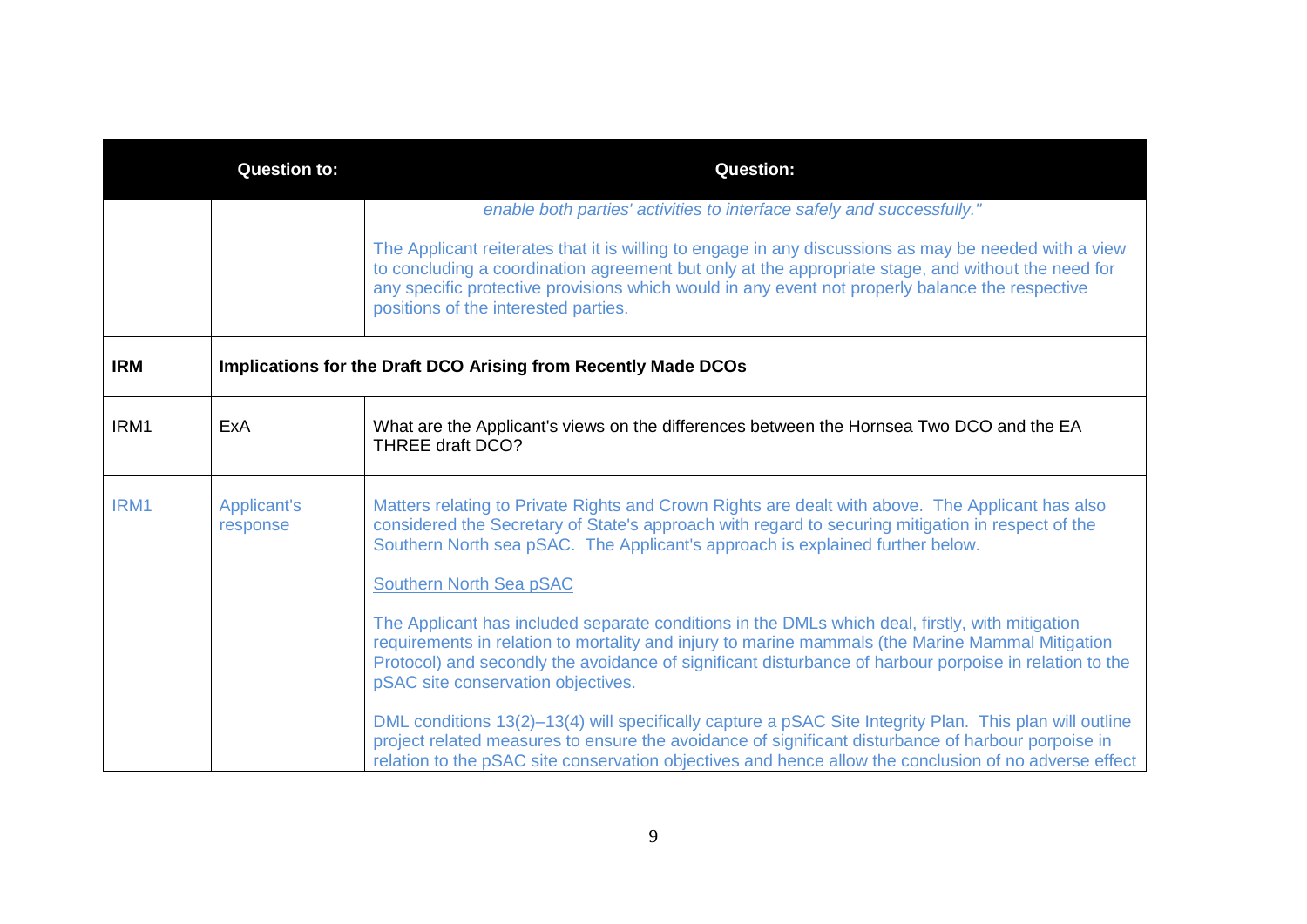| <b>Question to:</b> | <b>Question:</b>                                                                                                                                                                                                                                                                                                                                                                                                                                                                                                              |
|---------------------|-------------------------------------------------------------------------------------------------------------------------------------------------------------------------------------------------------------------------------------------------------------------------------------------------------------------------------------------------------------------------------------------------------------------------------------------------------------------------------------------------------------------------------|
|                     | on the pSAC.                                                                                                                                                                                                                                                                                                                                                                                                                                                                                                                  |
|                     | Condition 13(f) will capture the Marine Mammal Mitigation Protocol and will reflect the purpose of the<br>MMMP which is to set out mitigation requirements in relation to mortality and injury (but not<br>significant disturbance) to marine mammals.                                                                                                                                                                                                                                                                        |
|                     | Any requirements relating to mitigating acoustic disturbance in relation to European Protected<br>Species (EPS) will be captured through the EPS licensing process.                                                                                                                                                                                                                                                                                                                                                           |
|                     | Both the MMMP and EPS Licensing cover any marine mammals which may be present, and not just<br>harbour porpoise.                                                                                                                                                                                                                                                                                                                                                                                                              |
|                     | In drafting conditions $13(2)$ –13(4) the Applicant has had regard to the drafting of conditions $8(6)$ –(10)<br>of the DMLs in the Hornsea 2 Order but has made a number of refinements to those conditions in<br>consultation with the MMO and Natural England and other interested parties. These refinements are<br>explained below.                                                                                                                                                                                      |
|                     | In drafting condition 13(f) the Applicant has had regard to the drafting of condition $8(e)$ of the DMLs in<br>the Hornsea 2 Order but has omitted any listing of potential mitigation measures (since these are set<br>out in the submitted draft MMMP which will be a certified document in the draft East Anglia THREE<br>DCO) and has deleted the reference to "and/or significant disturbance" since this is not a purpose of<br>the MMMP. These amendments have been made in consultation with MMO and Natural England. |
|                     | Condition 8 of the Hornsea 2 Order                                                                                                                                                                                                                                                                                                                                                                                                                                                                                            |
|                     | Conditions 8(6)–(10) of the DMLs in the Hornsea 2 Order read as follows                                                                                                                                                                                                                                                                                                                                                                                                                                                       |
|                     | "8(6)<br>In the event that driven or part-driven pile foundations are proposed to be used, the MMO<br>must not approve the plan referred to in paragraph (1) or the code referred to in paragraph<br>(2) unless the MMO is satisfied, after consulting such persons as the Secretary of State may                                                                                                                                                                                                                             |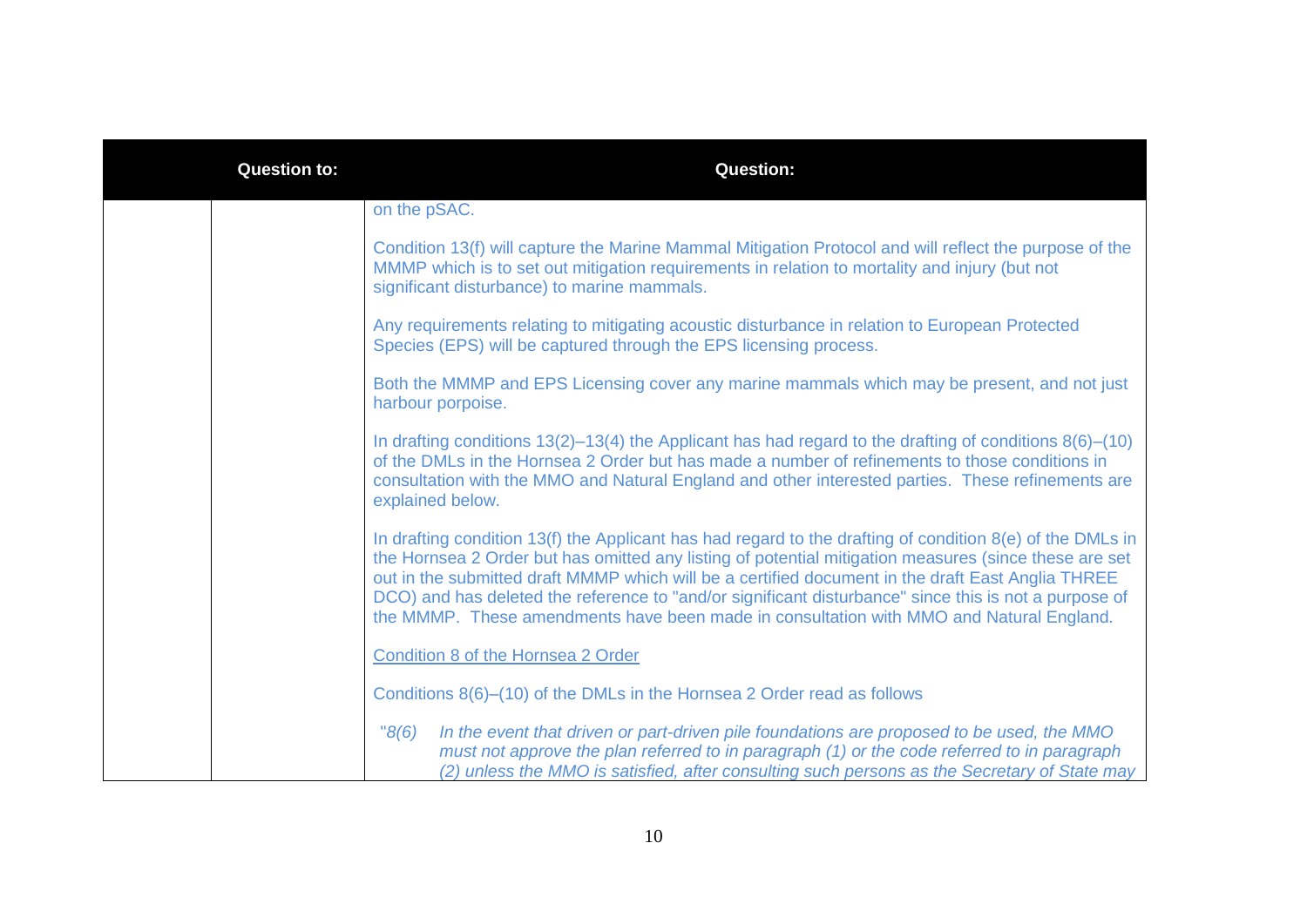| <b>Question to:</b> |      | <b>Question:</b>                                                                                                                                                                                                                                                                                                                                                                                                                                                                    |
|---------------------|------|-------------------------------------------------------------------------------------------------------------------------------------------------------------------------------------------------------------------------------------------------------------------------------------------------------------------------------------------------------------------------------------------------------------------------------------------------------------------------------------|
|                     |      | specify in relation to the plan or the part of the code specified by the Secretary of State (in<br>addition to the persons with whom consultation is otherwise required under this Condition),<br>that either the plan or code (or both of them) provides such mitigation as is necessary to<br>avoid adversely affecting the integrity (within the meaning of the 2007 Regulations) of a<br>relevant site, to the extent that marine mammals are a protected feature of that site. |
|                     | (7)  | The mitigation referred to in paragraph $(6)$ may include (without limitation) –                                                                                                                                                                                                                                                                                                                                                                                                    |
|                     |      | seasonal restrictions to piling;<br>(a)                                                                                                                                                                                                                                                                                                                                                                                                                                             |
|                     |      | scheduling of piling, having regard to previous, ongoing and future piling associated<br>(b)<br>with other offshore developments, based on an updated assessment of cumulative impacts;                                                                                                                                                                                                                                                                                             |
|                     |      | subject to the terms and conditions of this licence, changing the location of wind<br>(c)<br>turbine generators;                                                                                                                                                                                                                                                                                                                                                                    |
|                     |      | the use of alternative foundation methodologies, such as jacket foundations (suction<br>(d)<br>piles) or gravity base foundations;                                                                                                                                                                                                                                                                                                                                                  |
|                     |      | the use of noise reduction at source technologies;<br>(e)                                                                                                                                                                                                                                                                                                                                                                                                                           |
|                     |      | the use of other relevant technologies or methodologies that may emerge in the<br>(f)<br>future.                                                                                                                                                                                                                                                                                                                                                                                    |
|                     | (8)  | [Definition of "relevant site"]                                                                                                                                                                                                                                                                                                                                                                                                                                                     |
|                     | (9)  | [Treatment of the pSAC as a European offshore marine Site]                                                                                                                                                                                                                                                                                                                                                                                                                          |
|                     | (10) | [Definitions of "2007 Regulations", "disturbance", "European offshore marine Site",                                                                                                                                                                                                                                                                                                                                                                                                 |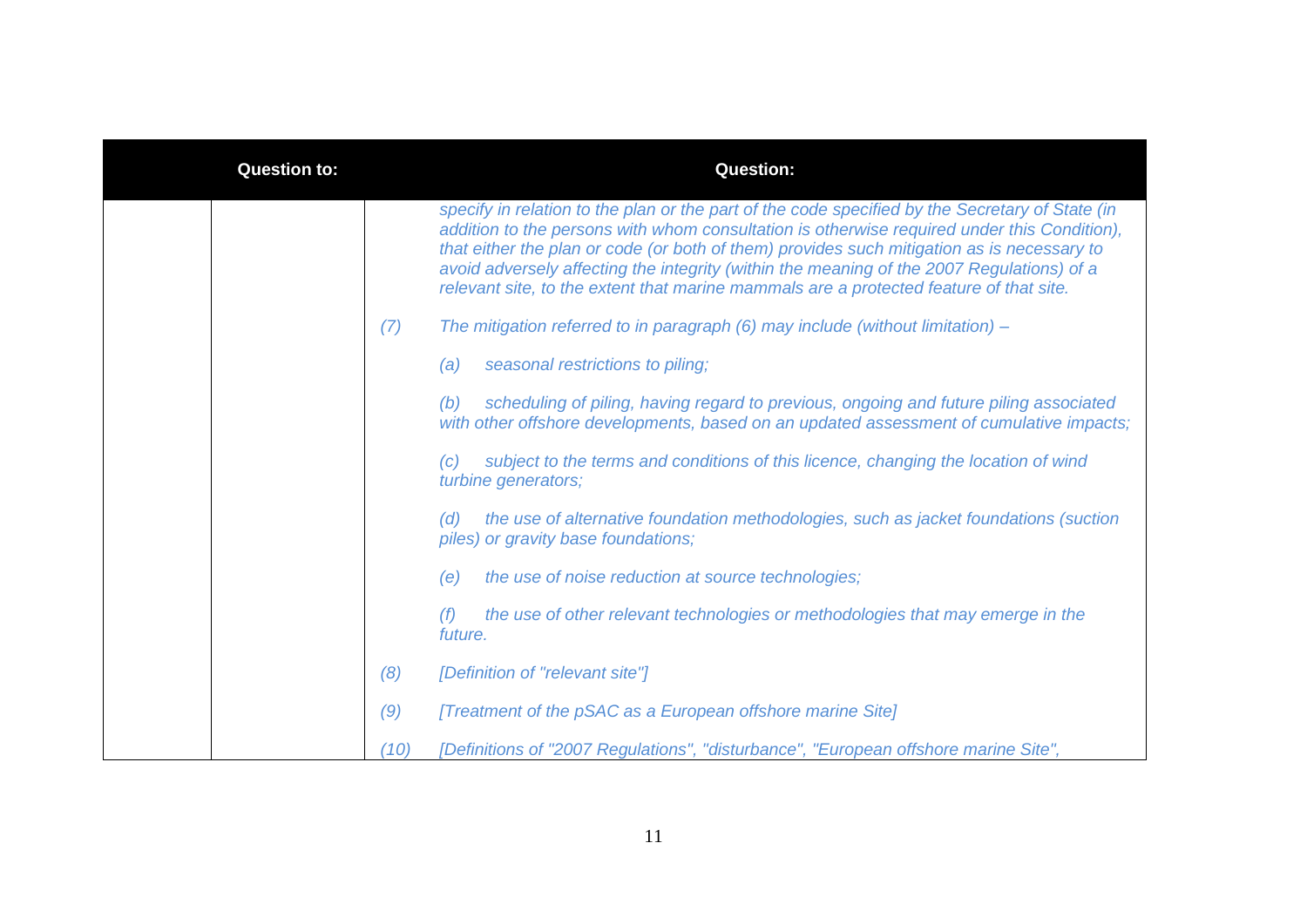| <b>Question to:</b> | <b>Question:</b>                                                                                                                                                                                                                                                                                                                         |
|---------------------|------------------------------------------------------------------------------------------------------------------------------------------------------------------------------------------------------------------------------------------------------------------------------------------------------------------------------------------|
|                     | "European Site", "Southern North Sea possible Special Area of Conservation"]"                                                                                                                                                                                                                                                            |
|                     | Conditions $8(6) - (10)$ set out an approach whereby:                                                                                                                                                                                                                                                                                    |
|                     | In 8(6) it is the plan referred to in paragraph (1) (i.e. the plan setting out details of the<br>$\bullet$<br>authorised scheme) or the code referred to in paragraph (2) (i.e. the Code of Construction<br>Practice) which must not be approved by the MMO unless they provide suitable mitigation                                      |
|                     | In 8(6) the MMO must be satisfied that either the plan or code (or both of them) provides such<br>$\bullet$<br>mitigation as is necessary to avoid an adverse effect on integrity of a relevant site (as<br>defined) to the extent that marine mammals are a protected feature of that site                                              |
|                     | In 8(6) before the MMO satisfies itself as to the suitability of the mitigation it must consult<br>$\bullet$<br>"such persons as the Secretary of State may specify in relation to the plan or the part of the<br>code specified by the Secretary of State (in addition to the persons with whom consultation is<br>otherwise required)" |
|                     | In 8(7)(a)–(f) examples of mitigation are set out. In the case of Hornsea 2 it was thought<br>$\bullet$<br>helpful to specify examples of mitigation measures in order to give some certainty to the<br>Secretary of State that the mitigation was achievable.                                                                           |
|                     | "Relevant site" is defined at 8(8), provisions as to the treatment of the pSAC as a European<br>$\bullet$<br>offshore marine site are set out at 8(9) and other definitions are set out at 8(10).                                                                                                                                        |
|                     | Refinements to the Hornsea 2 Condition                                                                                                                                                                                                                                                                                                   |
|                     | A number of refinements have been made to the Hornsea 2 condition in conditions 13(2)-13(5) of the<br>draft East Anglia THREE Order.                                                                                                                                                                                                     |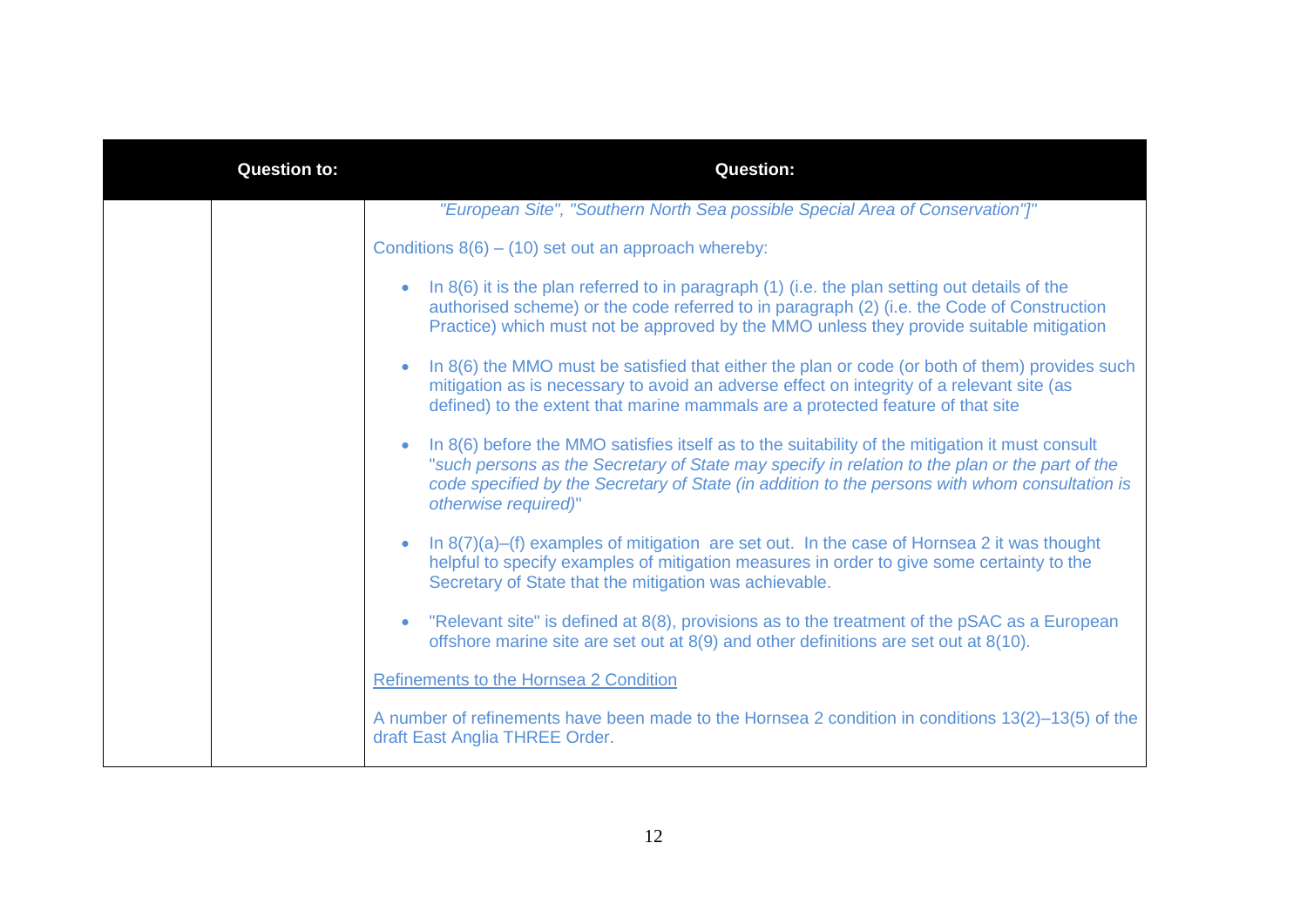| <b>Question to:</b> | <b>Question:</b>                                                                                                                                                                                                                                                                                                                                                                                                                                                                                                                                                                                                                                                                                                                                                                                                                                                                 |
|---------------------|----------------------------------------------------------------------------------------------------------------------------------------------------------------------------------------------------------------------------------------------------------------------------------------------------------------------------------------------------------------------------------------------------------------------------------------------------------------------------------------------------------------------------------------------------------------------------------------------------------------------------------------------------------------------------------------------------------------------------------------------------------------------------------------------------------------------------------------------------------------------------------|
|                     | Rather than linking approval to details of the authorised scheme or Code of Construction<br>$\bullet$<br>Practice (or in the case of the East Anglia THREE draft Order, the design and the<br>construction programme or the construction method statement), condition 13(2) requires the<br>submission of a freestanding Site Integrity Plan (SIP) for approval by the MMO to accord with<br>an in principle SIP which would in turn be a certified document in the DCO. An in-principle<br>SIP has been consulted on with the MMO and Natural England and the opportunity to<br>comment on this has been given to other interested parties.                                                                                                                                                                                                                                     |
|                     | There is no requirement for the MMO to consult with such persons as the Secretary of State<br>$\bullet$<br>may specify. It is considered that the in principle SIP sets out with sufficient clarity the<br>potential mitigation measures available and the way in which the MMO approval process<br>would operate. Interested parties will have had the opportunity to comment on the in-principle<br>SIP in the course of the examination. Once adopted as a certified document in the DCO the<br>MMO will then approve any final SIP in accordance with the process set out in the in-principle<br>SIP. The MMO have confirmed that they favour this approach rather than the approach put<br>forward in the Hornsea 2 condition.                                                                                                                                              |
|                     | Potential mitigation measures are not set out on the face of the condition. These are set out<br>$\bullet$<br>more fully in the in-principle SIP while allowing scope for refinement of the measures through<br>consultation once final conservation objectives and management measures are available for<br>the pSAC and once final construction methods for the project have been confirmed. This will<br>enable use of the most appropriate project related measures to be confirmed based on best<br>knowledge, evidence and proven available technology at the time of construction. This<br>approach will also remove the need to revise the DML wording should the proposed<br>measures change between the time of consent and construction. The MMO have confirmed<br>that they favour this approach rather than the approach put forward in the Hornsea 2<br>condition. |
|                     | Certain mitigation measures set out in the Hornsea 2 condition 8(7) are not in any event<br>$\bullet$                                                                                                                                                                                                                                                                                                                                                                                                                                                                                                                                                                                                                                                                                                                                                                            |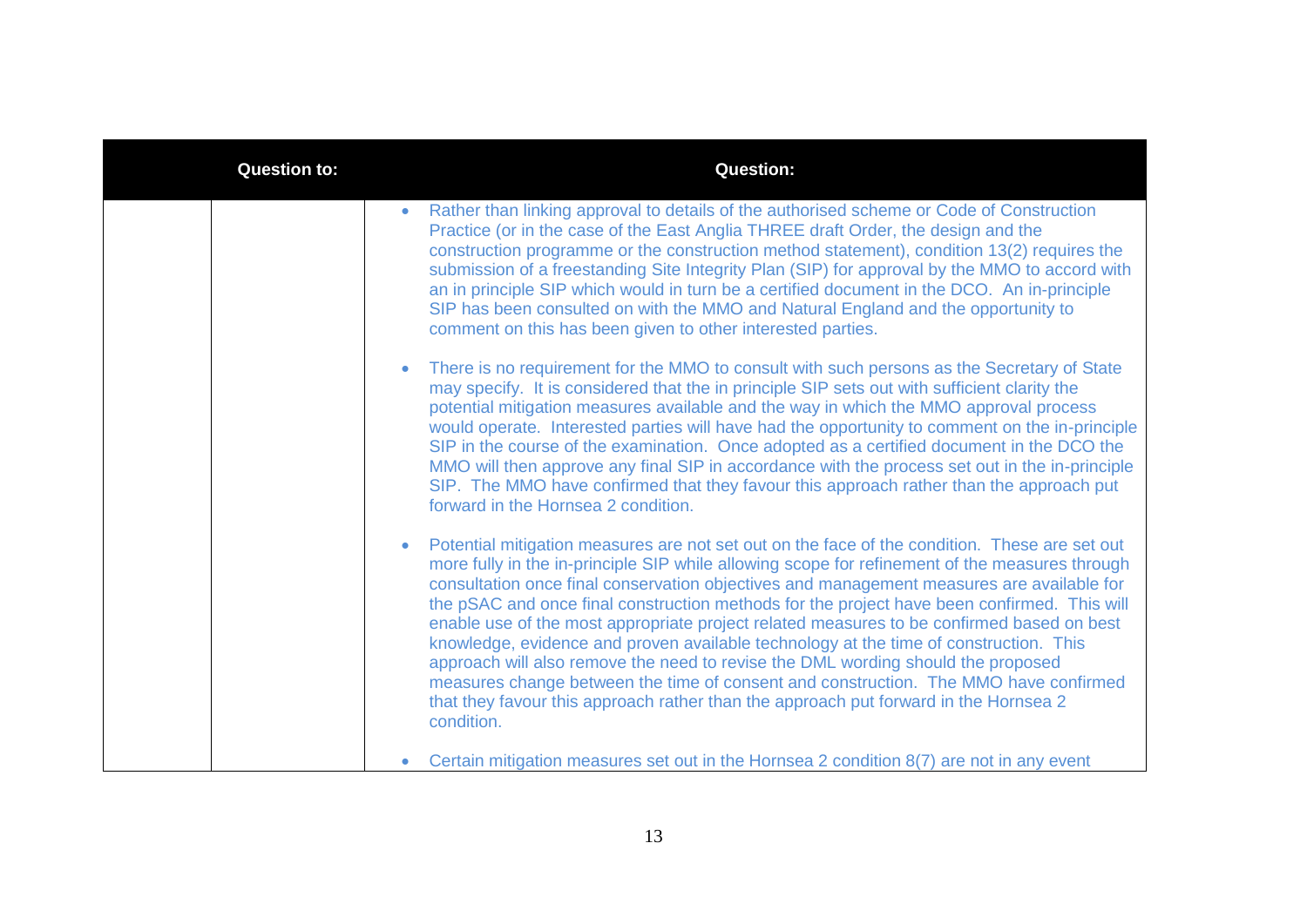| <b>Question to:</b> | <b>Question:</b>                                                                                                                                                                                                                                                                                                                                                                                                                                                                                                                                                                                                                                                                                                                                                                                                                                                                                              |
|---------------------|---------------------------------------------------------------------------------------------------------------------------------------------------------------------------------------------------------------------------------------------------------------------------------------------------------------------------------------------------------------------------------------------------------------------------------------------------------------------------------------------------------------------------------------------------------------------------------------------------------------------------------------------------------------------------------------------------------------------------------------------------------------------------------------------------------------------------------------------------------------------------------------------------------------|
|                     | appropriate to East Anglia THREE and are not therefore included in the in-principle SIP.<br>Seasonal restrictions to pile driving may be applicable to some projects in order to restrict the<br>pile driving to a season in which harbour porpoise are less reliant on part of the pSAC.<br>However the location of the East Anglia THREE project in relation to the summer and winter<br>areas of the pSAC means that pile driving noise could radiate into both areas throughout the<br>year. Similarly, changes in the location of wind turbine generators are not realistically<br>achievable in the case of East Anglia THREE since the East Anglia THREE array is located<br>entirely within the pSAC. As such it is not possible (as it is with Hornsea 2) to relocate wind<br>turbine generators outside the pSAC, or to maximise distance of the wind turbine generators<br>from the pSAC boundary. |
|                     | Other drafting points                                                                                                                                                                                                                                                                                                                                                                                                                                                                                                                                                                                                                                                                                                                                                                                                                                                                                         |
|                     | It is not considered appropriate for the Hornsea 2 condition 8(6), as a DML condition, to contain<br>references to the Secretary of State, bearing in mind the intention to keep DMLs as essentially<br>discrete freestanding documents controlled and enforced by the MMO. However assuming the<br>express references to consultation are removed (see 3.1.2 above) this should no longer be an issue.                                                                                                                                                                                                                                                                                                                                                                                                                                                                                                       |
|                     | A number of definitions are included in the Hornsea 2 condition. It is considered preferable for these<br>definitions to be included with other definitions in Part 1 paragraph 1(1) of the DMLs.                                                                                                                                                                                                                                                                                                                                                                                                                                                                                                                                                                                                                                                                                                             |
|                     | The Hornsea 2 conditions 8(6) and 8(9) refer to "marine mammals". Conditions 13(2) and 13(4)(b)<br>below refer to "harbour porpoise" since harbour porpoise are the only marine mammal relevant to<br>the pSAC.                                                                                                                                                                                                                                                                                                                                                                                                                                                                                                                                                                                                                                                                                               |
|                     | Proposed pSAC condition                                                                                                                                                                                                                                                                                                                                                                                                                                                                                                                                                                                                                                                                                                                                                                                                                                                                                       |
|                     | It is therefore proposed that conditions 13(2)–(4) should read as follows                                                                                                                                                                                                                                                                                                                                                                                                                                                                                                                                                                                                                                                                                                                                                                                                                                     |
|                     | "13(2) In the event that driven or part driven pile foundations are proposed to be used, the licenced                                                                                                                                                                                                                                                                                                                                                                                                                                                                                                                                                                                                                                                                                                                                                                                                         |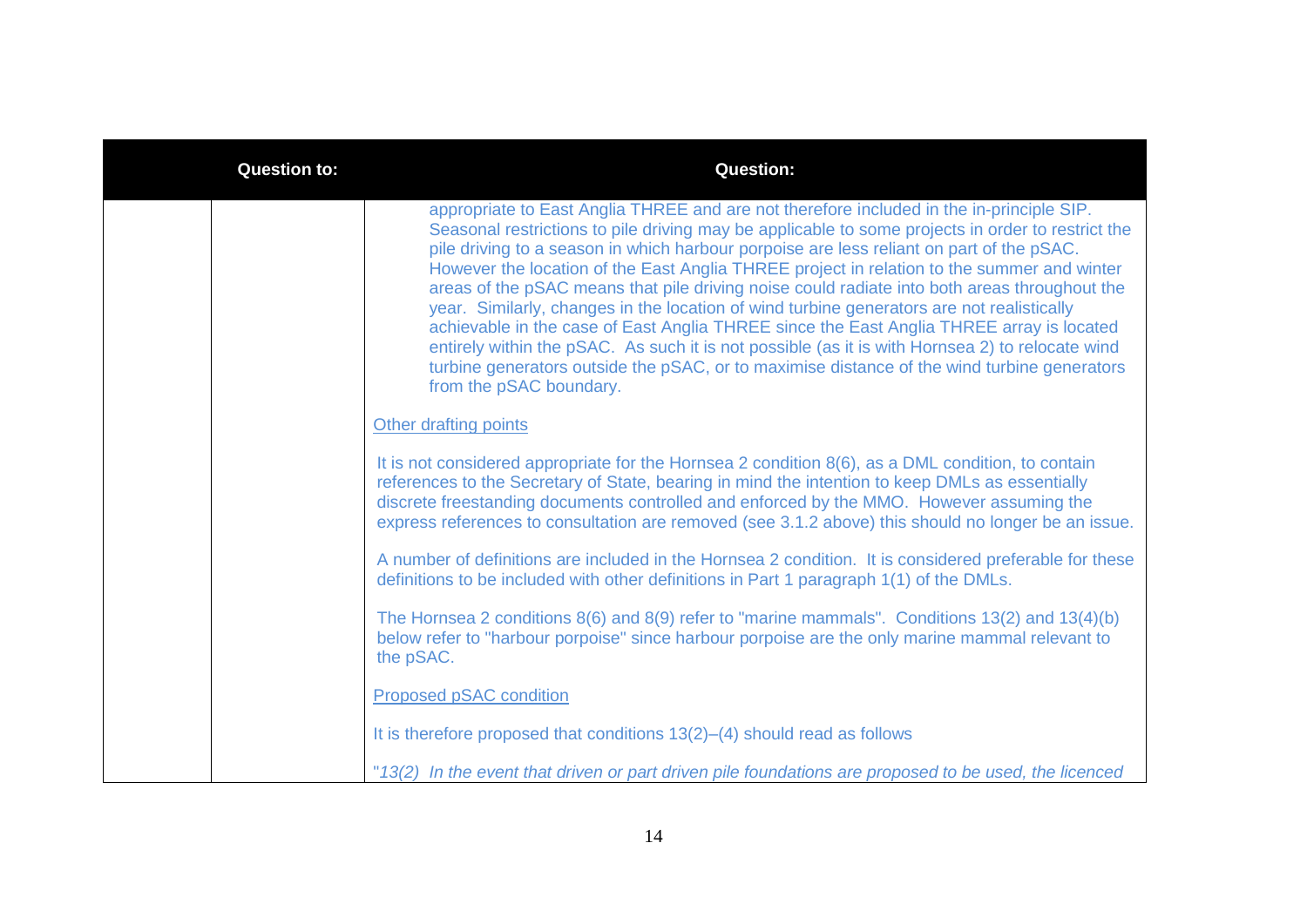|                  | <b>Question to:</b> | <b>Question:</b>                                                                                                                                                                                                                                                                                                                                                                                                                                                                                                                                                                                                                                                                                                                                                                                                                                                                                                                                                                                                                                                                                                                                                                                                                                                                                                                                                                                                                                                                                                                    |
|------------------|---------------------|-------------------------------------------------------------------------------------------------------------------------------------------------------------------------------------------------------------------------------------------------------------------------------------------------------------------------------------------------------------------------------------------------------------------------------------------------------------------------------------------------------------------------------------------------------------------------------------------------------------------------------------------------------------------------------------------------------------------------------------------------------------------------------------------------------------------------------------------------------------------------------------------------------------------------------------------------------------------------------------------------------------------------------------------------------------------------------------------------------------------------------------------------------------------------------------------------------------------------------------------------------------------------------------------------------------------------------------------------------------------------------------------------------------------------------------------------------------------------------------------------------------------------------------|
|                  |                     | activities, or any phase of those activities must not commence until an East Anglia THREE<br>Project Southern North Sea pSAC Site Integrity Plan which accords with the principles set out<br>in the In Principle East Anglia THREE Project Southern North Sea pSAC Site Integrity Plan<br>has been submitted to the MMO and the MMO is satisfied that the Plan provides such<br>mitigation as is necessary to avoid adversely affecting the integrity (within the meaning of the<br>2007 Regulations) of a relevant site, to the extent that harbour porpoise are a protected<br>feature of that site.<br>In paragraph (2) "relevant site" means -<br>a European offshore marine site;<br>(a)<br>(b)<br>a European site<br>For the purpose of paragraph (2)<br>13(3)<br>the Southern North Sea possible Special Area of Conservation must be treated as a<br>(a)<br>European offshore marine site until<br>that Area (or any part of it) becomes a European offshore marine site or a<br>(i)<br>European site; or<br>it is decided that no part of that Area should be a European offshore marine<br>(ii)<br>site or a European site; and<br>harbour porpoise must be treated as a protected feature of the Southern North Sea<br>(b)<br>possible Special Area of Conservation<br>[Definitions of "Relevant Site", "2007 Regulations", "European offshore marine site", "European site"<br>and "Southern North Sea possible Special Area of Conservation" included with other definitions in<br>Part 1 paragraph 1(1) of the DMLs] |
| <b>SNC</b>       |                     | Update on the Positions Regarding Standard Navigational Conditions                                                                                                                                                                                                                                                                                                                                                                                                                                                                                                                                                                                                                                                                                                                                                                                                                                                                                                                                                                                                                                                                                                                                                                                                                                                                                                                                                                                                                                                                  |
| SNC <sub>1</sub> | ExA                 | A review of progress between the Applicant, the Marine Management Organisation, the Maritime and                                                                                                                                                                                                                                                                                                                                                                                                                                                                                                                                                                                                                                                                                                                                                                                                                                                                                                                                                                                                                                                                                                                                                                                                                                                                                                                                                                                                                                    |